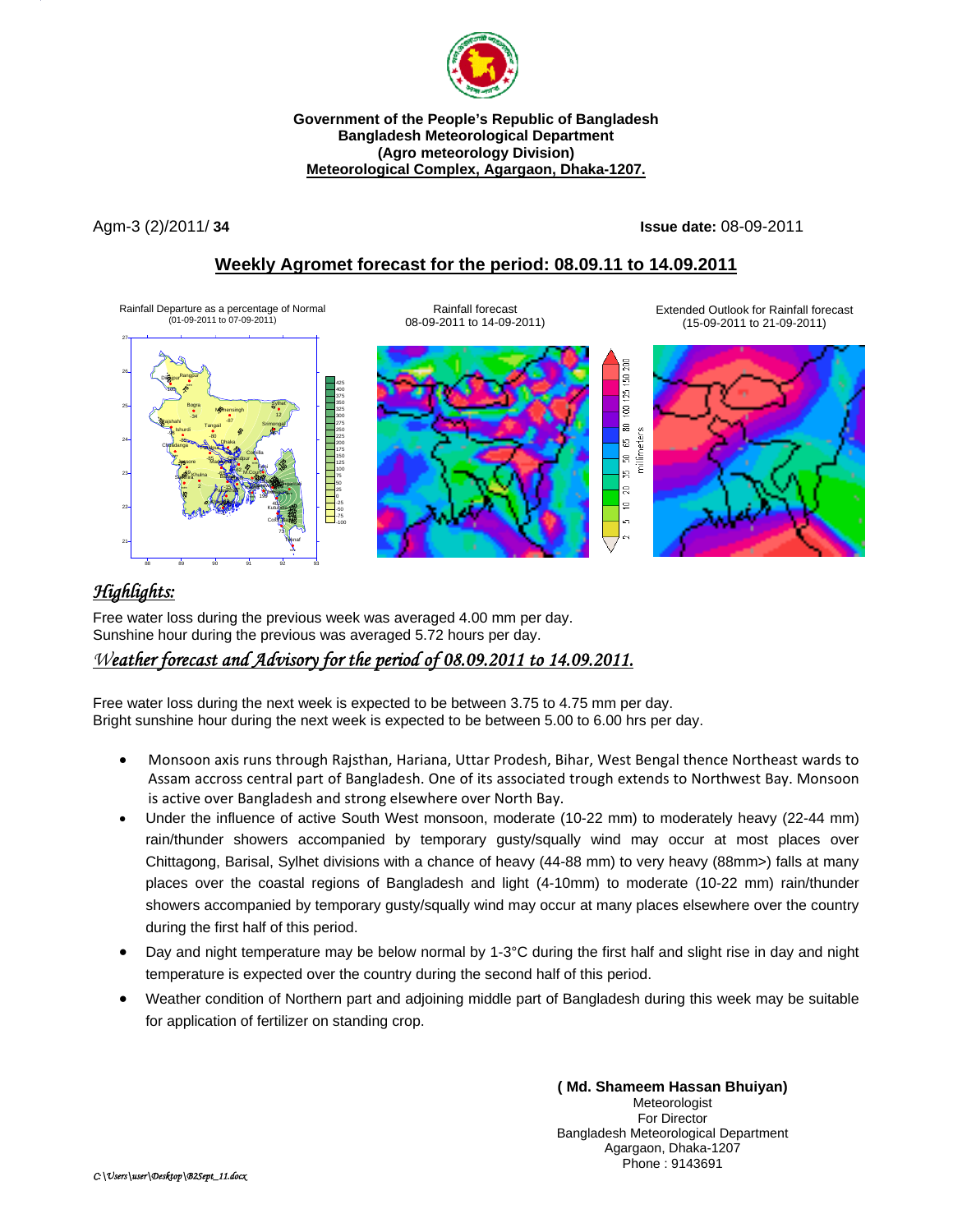# **Bangla Version**

### পূর্বাভাস, সময়: ০৮-০৯-২০১১ থেকে ১৪-০৯-২০১১



### প্ৰধান বৈশিষ্ট্য সমূহঃ-

গত সপ্তাহের দৈনিক বাম্পীভবনের গড ৪.০০মিঃ মিঃ ছিল। গত সপ্তাহের দৈনিক সূর্যকিরণ কালের গড় ৫.৭২ ঘন্টা ছিল।

#### আবহাওয়া পূর্বাভাসঃ- ০৮-০৯-২০১১ ইং থেকে ১৪-০৯-২০১১ ইং পর্যন্ত।

আগামী সপ্তাহের বাষ্পীভবনের দৈনিক গড মান ৩.৭৫ মিঃমিঃ থেকে ৪.৭৫ মিঃমিঃ থাকতে পারে। আগামী সপ্তাহের সূর্যকিরণকালের দৈনিক গড় মান ৫.০০ ঘন্টা থেকে ৬.০০ ঘন্টা থাকতে পারে।

- মৌসূমী অক্ষটি রাজস্থান, হরিয়ানা, উত্তর প্রদেশ, বিহার এবং পশ্চিমবঙ্গ অতঃপর উত্তরপূর্ব দিকে আসাম হয়ে বাংলাদেশের মধ্যাঞ্চল পর্যন্ত অবস্থান করছে। এর বর্ধিতাংশটি উত্তর পশ্চিম বঙ্গোপসাগর পর্যন্ত বিস্তৃত। বাংলাদেশের উপর মৌসূমী বায়ু সক্রিয় এবং উত্তর বঙ্গোপসাগরের অন্যত্র শক্তিশালী রয়েছে।
- এ সপ্তাহের প্রথমার্ধে দক্ষিণ পশ্চিম সক্রিয় মৌসূমী বায়ুর প্রভাবে চট্টগ্রাম, বরিশাল ও সিলেট বিভাগের অধিকাংশ স্থানে অস্থায়ী দমকা/ঝড়োহাওয়া সহ মাঝারী (১০-২২ মিঃমিঃ) থেকে মাঝারী ধরণের ভারী (২২-৪৪মিঃমিঃ) ধরণের বৃষ্টি/বজ্র-বৃষ্টি হতে পারে। সেই সাথে দেশের উপকূলীয় অঞ্চলের অনেক স্থানে ভারী ( ৪৪-৮৮ মিঃমিঃ ) অতিভারী (>৮৮ মিঃমিঃ) এবং দেশের অন্যত্র অনেক স্থানে অস্থায়ী দমকা/ঝড়োহাওয়া সহ হালকা (৪-১০ মিঃমিঃ) থেকে মাঝারী (১০-২২ মিঃমিঃ) ধরণের বৃষ্টি/বজ্র-বৃষ্টি হতে পারে।
- এ সপ্তাহের প্রথমার্ধে সারাদেশের দিন এবং রাতের তাপমাত্রা স্বাভাবিক তাপমাত্রার চেয়ে ১-৩° সেঃ কম এবং দ্বিতীয়ার্ধে সামান্য বৃদ্ধি পেতে পারে।
- এ সপ্তাহে দেশের উত্তর ও মধ্যাঞ্চলের আবহাওয়া শস্য ক্ষেতে সার প্রয়োগের উপযোগী থাকতে পারে।

(মোঃ শামীম হাসান ভূইয়া) আবহাওয়াবিদ পরিচালকের পক্ষে বাংলাদেশ আবহাওয়া অধিদপ্তর, ঢাকা-১২০৭।